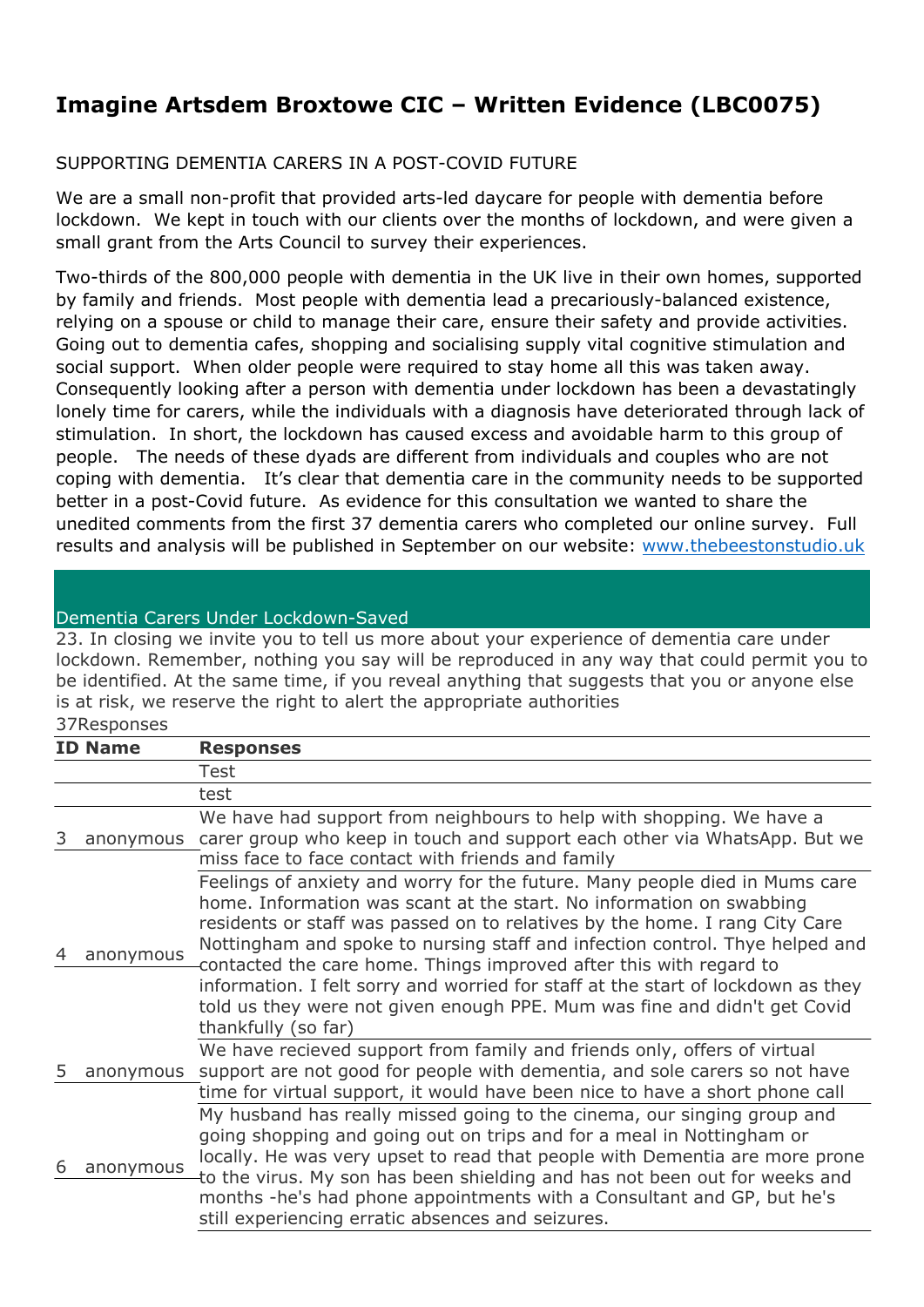| <b>ID Name</b> | <b>Responses</b>                                                                                                                                                                                                                                                                                                                                                                                                                                                                                                                                                                                                                                                                                                                                                                                                                                                                                                                              |
|----------------|-----------------------------------------------------------------------------------------------------------------------------------------------------------------------------------------------------------------------------------------------------------------------------------------------------------------------------------------------------------------------------------------------------------------------------------------------------------------------------------------------------------------------------------------------------------------------------------------------------------------------------------------------------------------------------------------------------------------------------------------------------------------------------------------------------------------------------------------------------------------------------------------------------------------------------------------------|
| anonymous      | Initial closure of local shops made it difficult, but neighbours provided help.<br>Later most things are available locally but being sole Carer means that I have<br>significant time constraints. With dementia worsening significantly Social<br>Services have benn excellent.                                                                                                                                                                                                                                                                                                                                                                                                                                                                                                                                                                                                                                                              |
| 8<br>anonymous | It has been a real 'mixed bag' for us. Some very good experiences: friends<br>and neighbours offers of help, lots of good telephone chats and texts, Zoom<br>sessions. And some not so good experiences: shopping is stressful, it's<br>boring and tedious and the days run together. We both had dental, chiropody<br>and hair salon/barber appointments which have been cancelled. Repair jobs<br>have not been able to be done.                                                                                                                                                                                                                                                                                                                                                                                                                                                                                                            |
| 9<br>anonymous | Very difficult, No respite, packing to move as well, no home help, care or<br>Dementia concern or Befriend visitors who took him for walks, to cafe and<br>did exercises with him regularly. Stressful as his falling means I would have<br>to call an ambulance as I have osteoporosis and cannot lift him or he could<br>fall on me.                                                                                                                                                                                                                                                                                                                                                                                                                                                                                                                                                                                                        |
| 11 anonymous   | It has been very stressful my husband has ftd and is ocd with what he does<br>daily since all his activities have closed he can't understand social distancing<br>and refuses to queue any where it's a nightmare. Now government have<br>announced social bubble but not for us who are like single parents to a<br>toddler. I have ignored this as it is common sense and I am in a bubble with<br>my sons family who both work from home. My husband is safer going there<br>than trying to socially distance outside the house. Boris Johnson should be<br>ashamed his rationale was that single people feel isolated from their loved<br>ones well I wish I was single and could go out when ever I like shop when I<br>like meet friends outside when I like. I am using my common sense                                                                                                                                                |
| 12 anonymous   | My wife has got progressively worse over the lockdown period. Both her<br>speech has deteriorated and her behaviour. All our groups / support ceased<br>immediately and there has been no replacement other than a couple of<br>phone calls. I do not believe enough is available remotely and in an easy to<br>access way. I do not know if she will recover or if this decline is permanent.<br>My wife has continence issues and so we can't travel unless public toilets are<br>available. With them closing, trips to the park or gardens are not accessible<br>for us. I am under increased pressure and there is limited support. My family<br>are in touch regularly, we have a zoom call 3 times a week. One daughter<br>lives locally and she does our shopping and has sat with my wife on a couple<br>of occasions when I had to go out. I am very worried this lockdown has had a<br>serious and irreversible impact on my wife. |
| 13 anonymous   | Mums pattern is now a full 72hrs of singing. It is lovely whilst a happy song<br>but when she is anxious and has forgotten completely who we are and wants<br>to go home or see her mum (shes 84), it is a long continuous lament. She<br>sings all night through too. We have a camera to watch her at night as we<br>just have to try to get some sleep but it lets us check shes ok. She doesn't<br>realise it is her singing, and there is no way she can stop, and its obvious the<br>noise upsets her too. She complains when her voice gets croaky which to be<br>honest is not surprising. After 3/4 days she sleeps all day. Before lockdown<br>we could take her out and it felt like we had some chance of normality - go<br>for a coffee, meal, something. With no respite we are exhausted, emotionally<br>and mentally.                                                                                                         |
| 14 anonymous   | Those with dementia need FACE TO FACE interaction, especially as their<br>speech declines. Safety first though!                                                                                                                                                                                                                                                                                                                                                                                                                                                                                                                                                                                                                                                                                                                                                                                                                               |
| 15 anonymous   | It has been very lonely and exhausting. GP only available by phone and<br>unwilling to help when finally reached. We have managed but only because<br>we will not let daddy be at risk, and sacrificed everything else to keep him<br>safe.                                                                                                                                                                                                                                                                                                                                                                                                                                                                                                                                                                                                                                                                                                   |
|                | 16 anonymous I sometimes feel overwhelmed by what I am doing - managing medication,                                                                                                                                                                                                                                                                                                                                                                                                                                                                                                                                                                                                                                                                                                                                                                                                                                                           |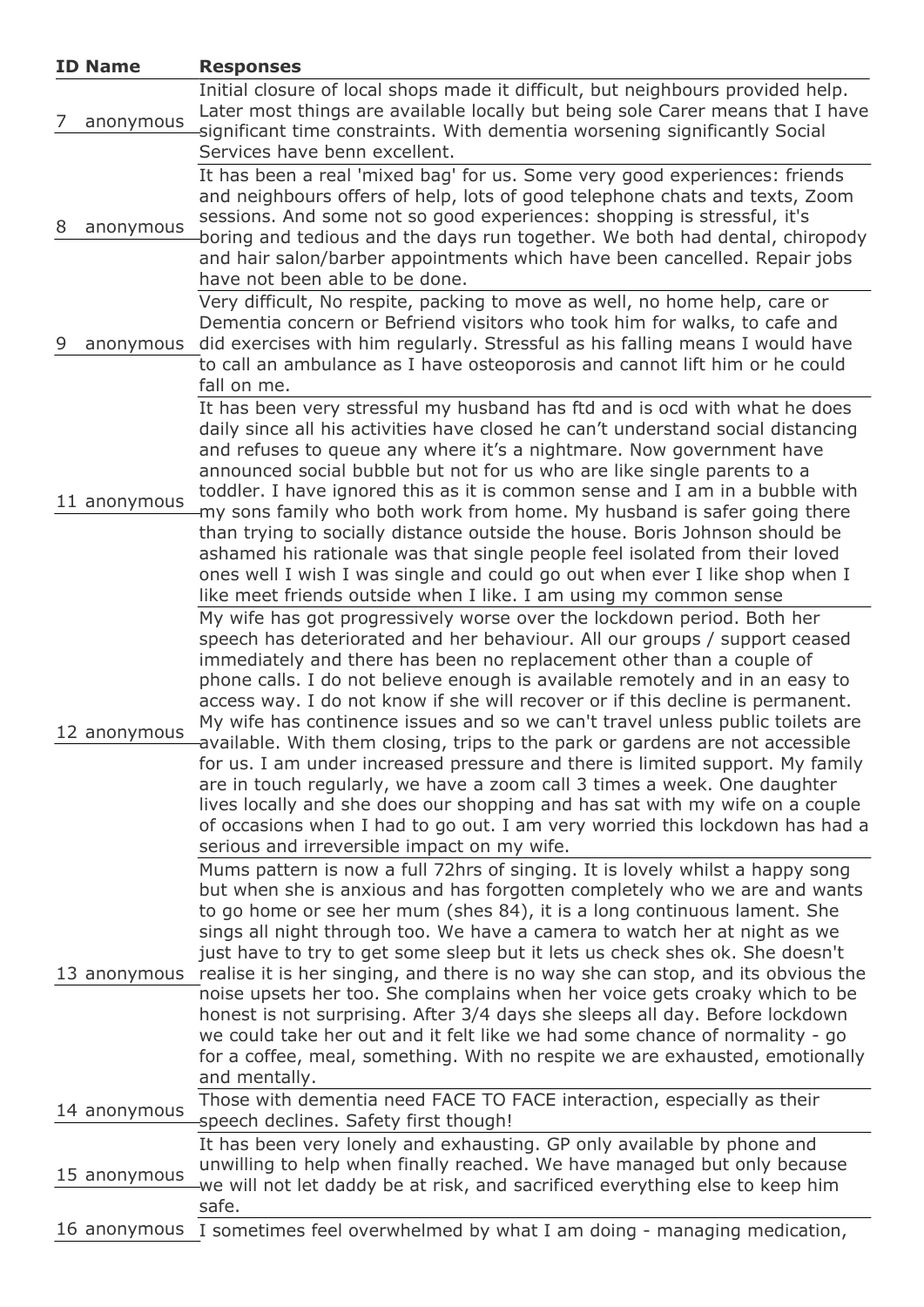| <b>ID Name</b> | <b>Responses</b>                                                                                                                                                                                                                                                                                                                                                                                                                                                                    |
|----------------|-------------------------------------------------------------------------------------------------------------------------------------------------------------------------------------------------------------------------------------------------------------------------------------------------------------------------------------------------------------------------------------------------------------------------------------------------------------------------------------|
|                | changing dressings and continence bags keeping an eye on his wellbeing as<br>well as all the usual domestic staff. I am not medically trained and have had<br>to pick things up as I go along and just hope I don't miss anything.                                                                                                                                                                                                                                                  |
|                | Due to the risks posed to mum and carers I have reduced my visits to once a                                                                                                                                                                                                                                                                                                                                                                                                         |
| 17 anonymous   | week for essential care. Prior to lockdown I'd visit at at least once or twice in<br>the week. I asked the agency their COVID cleaning g routine and try and<br>replicate this when I do my visit. My mum has deteriorated e.g. yesterday<br>when the newsletter came from the memory cafe and we talked about her<br>going she couldn't remember whereas it used to be one of the highlights of<br>her week. She has become less independent as lockdown has progressed            |
| 18 anonymous   | My mum broke her hip and was admitted to hospital at the beginning of the<br>lockdown. When in hospital she got the coronavirus and was transferred to a<br>coronavirus ward causing a lapse in her post op rehab. After 3 weeks in<br>hospital she was moved to a care home for a temp stay. There she is isolated<br>in her room with very little social contact or stimulation and I feel that these<br>combined experiences have had a severe impact on her mental and physical |
|                | health. Having said that, if she was still at home she (and I) would also be<br>struggling with the lockdown restrictions as she likes to go out. In this<br>respect I think that "the pill" is going to have an even worse impact than "the<br>ill".                                                                                                                                                                                                                               |
|                | The decline in both cognition and physical health since the beginning of lock<br>down has been shockingly quick and we have had no face to face visits from<br>any health care professionals apart from emergency ambulance call out                                                                                                                                                                                                                                                |
| 19 anonymous   | twice. The stay in hospital without any carers or relatives for someone with<br>advanced dementia is distressing to both the person and the family. My mum<br>had a DNR put in place without anyone attempting to contact me about it<br>from the hospital. I only found out from her discharge papers!                                                                                                                                                                             |
|                | 20 anonymous simply cannot cope                                                                                                                                                                                                                                                                                                                                                                                                                                                     |
| 21 anonymous   | It's difficult to tell mum that her grandchildren cannot visit for her own<br>safety. It's really hard when she forgets things so quickly and thinks that her<br>friends are still going to the day centre, so why can't she?                                                                                                                                                                                                                                                       |
| 22 anonymous   | All the support I had in place for us both was suddenly taken away which was<br>a frightening experience and I felt very isolated - the weekly telephone<br>support calls I have received from our groups have been sustaining. I feel<br>life has gone downhill for us both in lockdown and the uncertainty of how all<br>our previous dementia support (which kept me going) will be able to be<br>provided in the future is very concerning and a daunting prospect.             |
| 23 anonymous   | Rang the dr as I was getting no sleep as my wife was continually getting up<br>in the night .Halusinating. The Dr said he wound arrange for someone from<br>the dementia team to come to see us but nobody ever came                                                                                                                                                                                                                                                                |
| 24 anonymous   | Lockdown has certainly affected my wife. She has become more clingy,<br>probably as a result of losing her normal activities like her day centre,<br>Singing for the Brain and Memory Cafe.                                                                                                                                                                                                                                                                                         |
| 25 anonymous   | It has been extremely hard during the last few months, battling with<br>agencies to get support and medication for my mum. The Admiral Nurses<br>have been a god send. My mum just didn't understand it all and it has been<br>extremely mentally draining for us as careers.                                                                                                                                                                                                       |
| 26 anonymous   | My wife has settled well probably due to the regimented days. We have<br>walked regularly and more or less done the same every day. Before we were<br>doing lots of things which now I see going to football , cricket was too much<br>as well as travelling. I think now this was unsettling for her. Its routine she<br>needs.                                                                                                                                                    |
| 27 anonymous   | my husband has got much worse and I feel I am sinking under the pressure.<br>most nights when I go to bed I pray not to wake up.                                                                                                                                                                                                                                                                                                                                                    |
| 28 anonymous   | We have benefitted from the routine . Rather than doing lots of things Eg                                                                                                                                                                                                                                                                                                                                                                                                           |